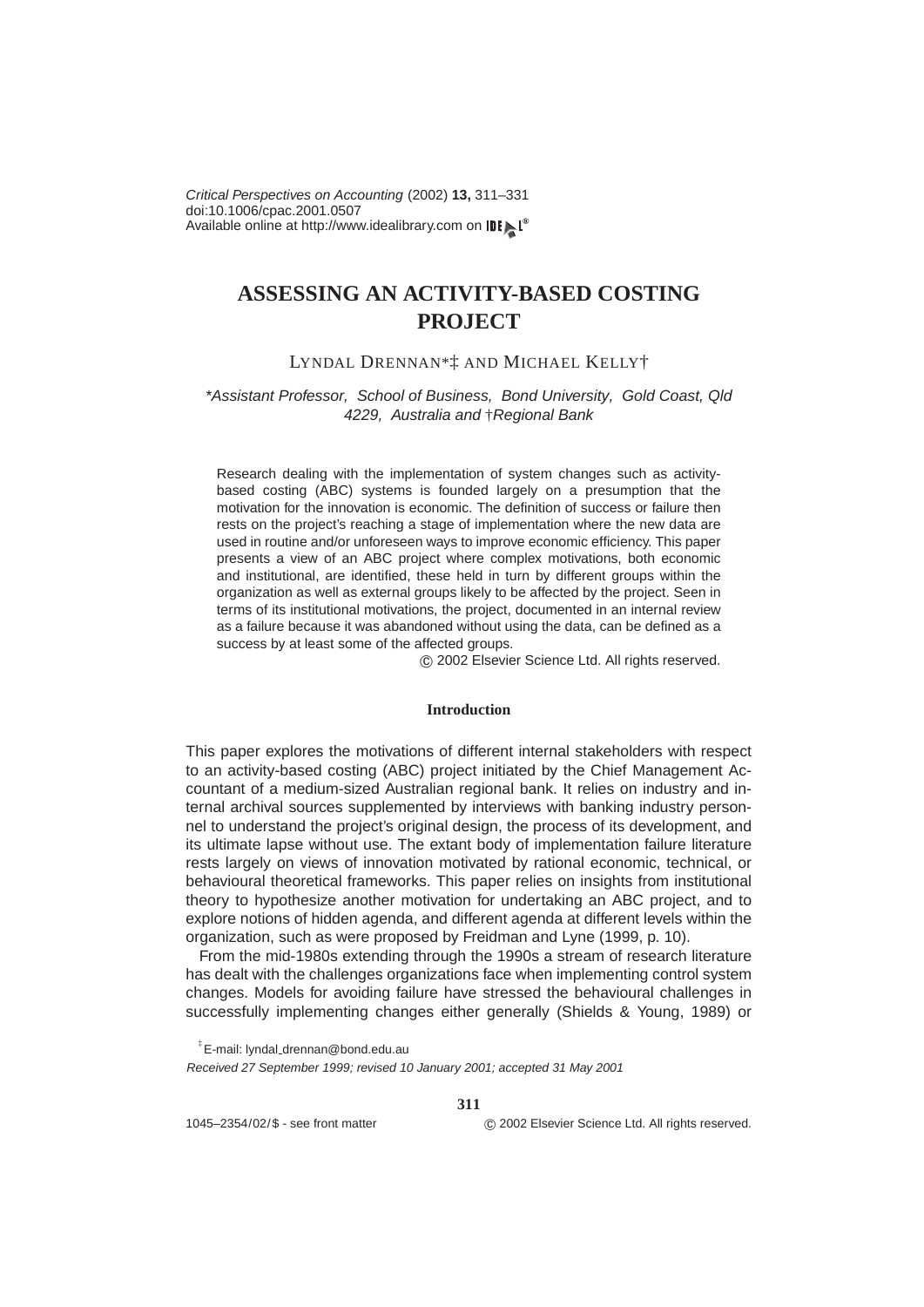specifically in relation to ABC systems [\(Argyris & Kaplan, 1994\)](#page--1-2). [Anderson \(1995\)](#page--1-3) developed a framework for assessing change using an ABC implementation at General Motors, and [Gosselin \(1997\)](#page--1-4) defined different stages of the process of diffusion of ABC innovations. Other researchers empirically investigated variables associated with successful change [\(Shields, 1995\)](#page--1-5), and with ABC implementation failure [\(Roberts & Silvester, 1996\)](#page--1-6). Underlying this literature is the presumption that the motivation for implementing control system changes such as an ABC system is the pursuit of favourable economic outcomes such as can arise from improved processes and better data to support decision-making.

The definition of a successful ABC system is complex. [Krumwiede \(1998\)](#page--1-7) defines successful implementation as the use of ABC for decision-making beyond the accounting function. By contrast, [Malmi \(1997\)](#page--1-8) documents the case of an organization where one group of users assessed an ABC implementation as a success at the same time that another considered it to be a failure. In the case described by Malmi, the senior management group found the ABC data useful, not because of any decision-making capability it delivered, but because it confirmed their understanding of appropriate strategic direction. The operational group, who would normally be expected to use ABC for day to day decision-making, already had other informal data that they considered served this purpose well, and resisted the ABC study for reasons associated with their engineering culture and possible loss of autonomy to an accounting initiative.

[Freidman and Lyne \(1999\)](#page--1-0) discuss the difficulties of defining success or failure of ABC systems, and describe five widely used criteria against which success and failure are regularly benchmarked. The five criteria are improved decisionmaking, regular maintenance of the system, improved financial position, meets general objectives articulated for the system, and passes an ex post cost–benefit evaluation (pp 8–11). Of the five, criteria one to three, and five, are unambiguously economic. The remaining criterion—described as "meets general objectives" could be economic or not, depending on its definition by initiators and users of the project. Freidman and Lyne point out that success need not be absolute but can be mixed with some degree of failure, and offer the following definition of "clear" success (p. 15):

Clear success of an activity-based technique occurs either when a substantial proportion of the initial objectives have been met, or where significant benefits from the use of the technique have been recognized.

However, even this definition may be subject to dispute: for example, what is "a substantial proportion" of initial objectives? How would the definition be operationalized if the original objectives were altered during the course of the project? And of particular relevance to the case reported in this paper, what of the circumstances where there exist objectives beyond those that are formally set out for the project? [Freidman and Lyne \(1999,](#page--1-0) p. 10) describe this situation as "different groups and levels within an organization [having] hidden agendas".

Whilst these studies have enhanced our understanding of the implementation process and its outcomes from both technical and behavioural viewpoints, there remain unanswered puzzles in the continuing stream of apparently justifiable